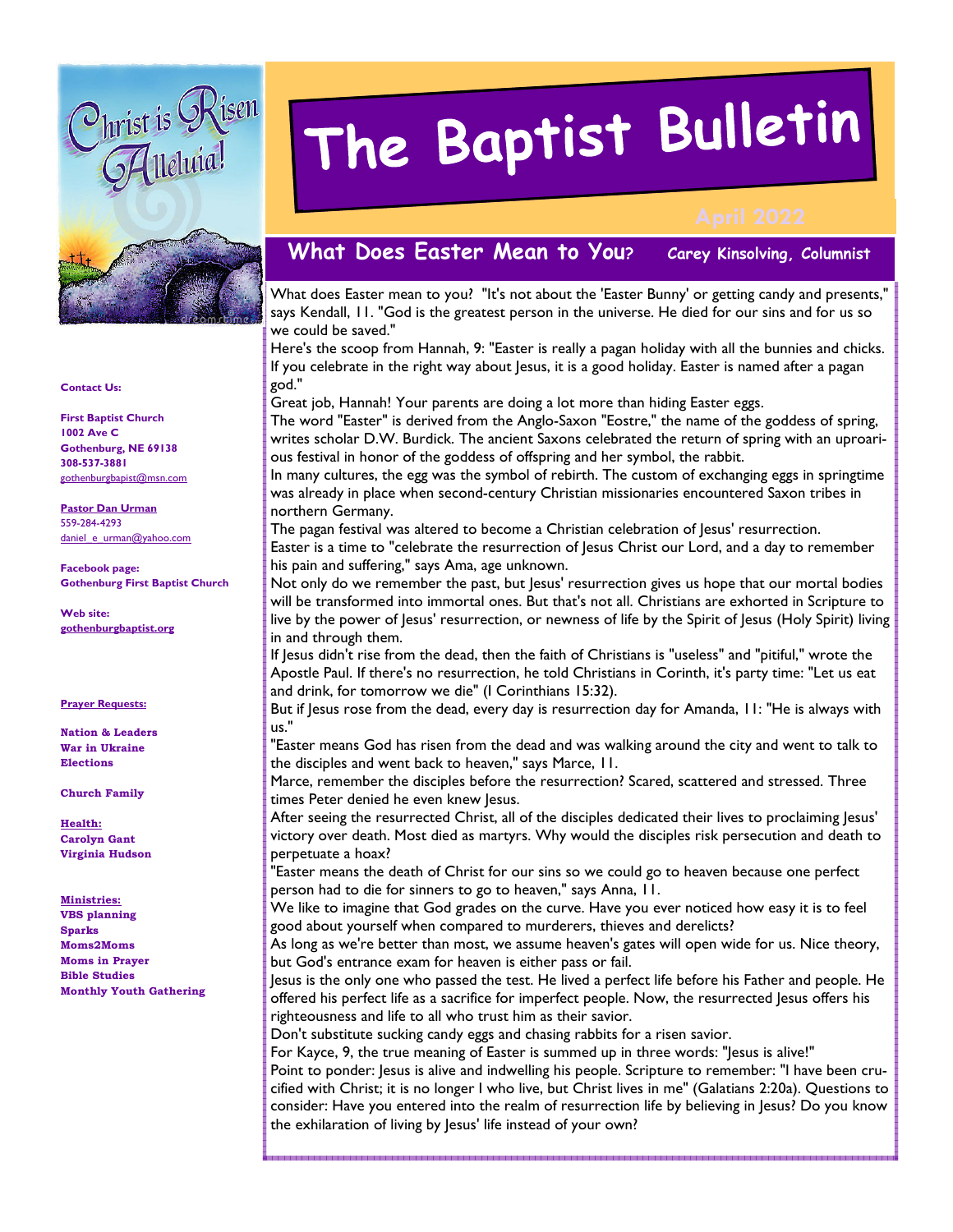## **Missionary of the Month—Dan & Sandra Wahlgren (TWM)**

## **Ministry Update for TWM**

We took a team of 24 into Tijuana and were able to take welding supplies food, medicine to various locations refugee camp, orphanage, hospice and men's rehabs. Saw God' hand in so many ways and wer also heartbroken at the suffering. The team preached, prayed, cooked, encouraged and served.

Winter was packed full at camp and the team did an amazing job running camps while the Tijuana team was out.

Well house addition is just about complete and already housed extra large groups.





March 13th we celebrated three young people following the Lord in baptism.

> Gracie White Nathanael Urman Titus Coleman

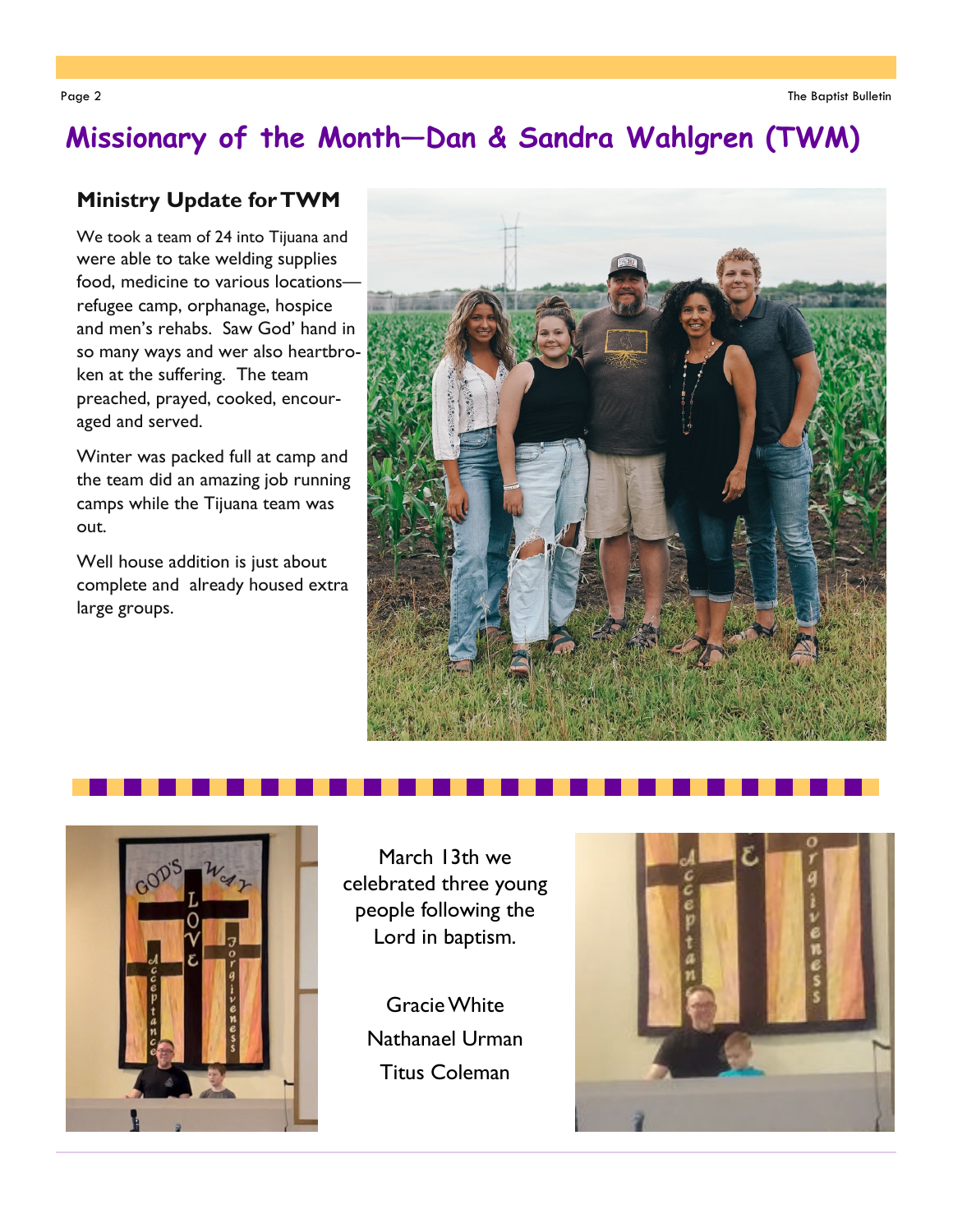### **Financial Report ~ ~ ~**

Budget for the Year: \$166,528.52 Fiscal Year ends 2/28/23 Offerings Received for 1 months: \$12,466.25 Expenditures Paid for 1 months: \$13,797.61

#### **Birthdays**  $\sim \sim$   $\sim$

| lake White         | April 10 |
|--------------------|----------|
| <b>Mossy White</b> | April 15 |
| Velma Schriver     | April 22 |
| Larry Schweitzer   | April 26 |
| Tucker Keith       | April 26 |
|                    |          |

#### **Nursery Volunteers ~ ~ ~**

| April 3  | Marsha Weeks                             |
|----------|------------------------------------------|
| April 10 | <b>Kelly Peterson</b>                    |
| April 17 | Alisa Crown                              |
| April 24 | Jody Nelson                              |
| May 1    | Connie Schweitzer                        |
|          | (See Cor or Kelly Peterson to volunteer) |

#### Greeters  $\sim$   $\sim$   $\sim$

| Ist week                                      | Virginia Hudson / Jim Flesch  |  |
|-----------------------------------------------|-------------------------------|--|
| 2nd week                                      | Marsha Weeks / Joyce Sabin    |  |
| 3rd week                                      | Kim Crisman / Kelli Beck      |  |
| 4th week                                      | Val Parsons / Connie Sitorius |  |
| 5th week                                      | Sara Coleman & boys           |  |
| (See Kelli Beck or Marsha Weeks to volunteer) |                               |  |

## Faith is deliberate confidence in the character of God whose ways you may not understand at the time.

*Oswald Chambers*



This year we are going to have a First Baptist Church Walk for Life Team. This is for everyone in the congregation. Even if you don't feel like you can walk the course, you are invited and encouraged to join the team. We would love to have everyone who would like to be on the team at Ehmens Park at 10:00 AM on April 30th to show our support for life. There are plenty of ways to be a part of the event that morning. There is a signup sheet at the Welcome Center. Please signup if you are interested in being a part of the team.